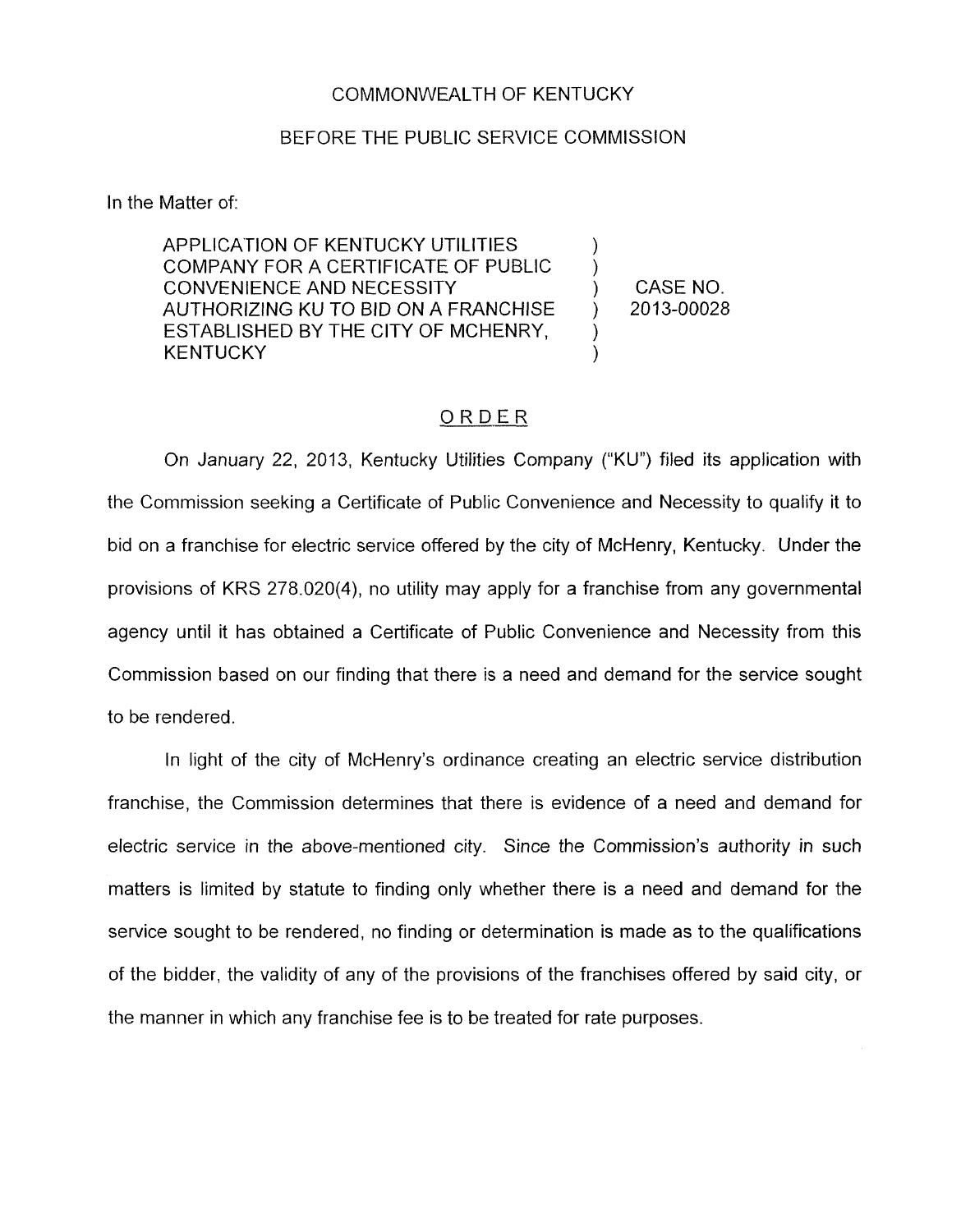IT IS THEREFORE ORDERED that:

1. KU is granted a Certificate of Public Convenience and Necessity that authorizes it to bid on a franchise for electric service offered by the city of McHenry, Kentucky.

2. If KU is not the successful bidder, KU shall, within ten days of the award of the franchise at issue, file with the Commission a written notice stating that KU was not the successful bidder.

3. If KU is the successful bidder, KU shall, within ten days of the award of the franchise at issue, file with the Commission a copy of the executed franchise agreement.

**4.** Any documents filed pursuant to ordering paragraphs 2 or 3 of this Order shall reference the number of this case and shall be electronically submitted via the Commission's electronic Tariff Filing System.

5. This Order shall not be construed as granting a Certificate of Public Convenience and Necessity to construct utility facilities in said city.



ATTEST: Execut

Case No. 2013-00028